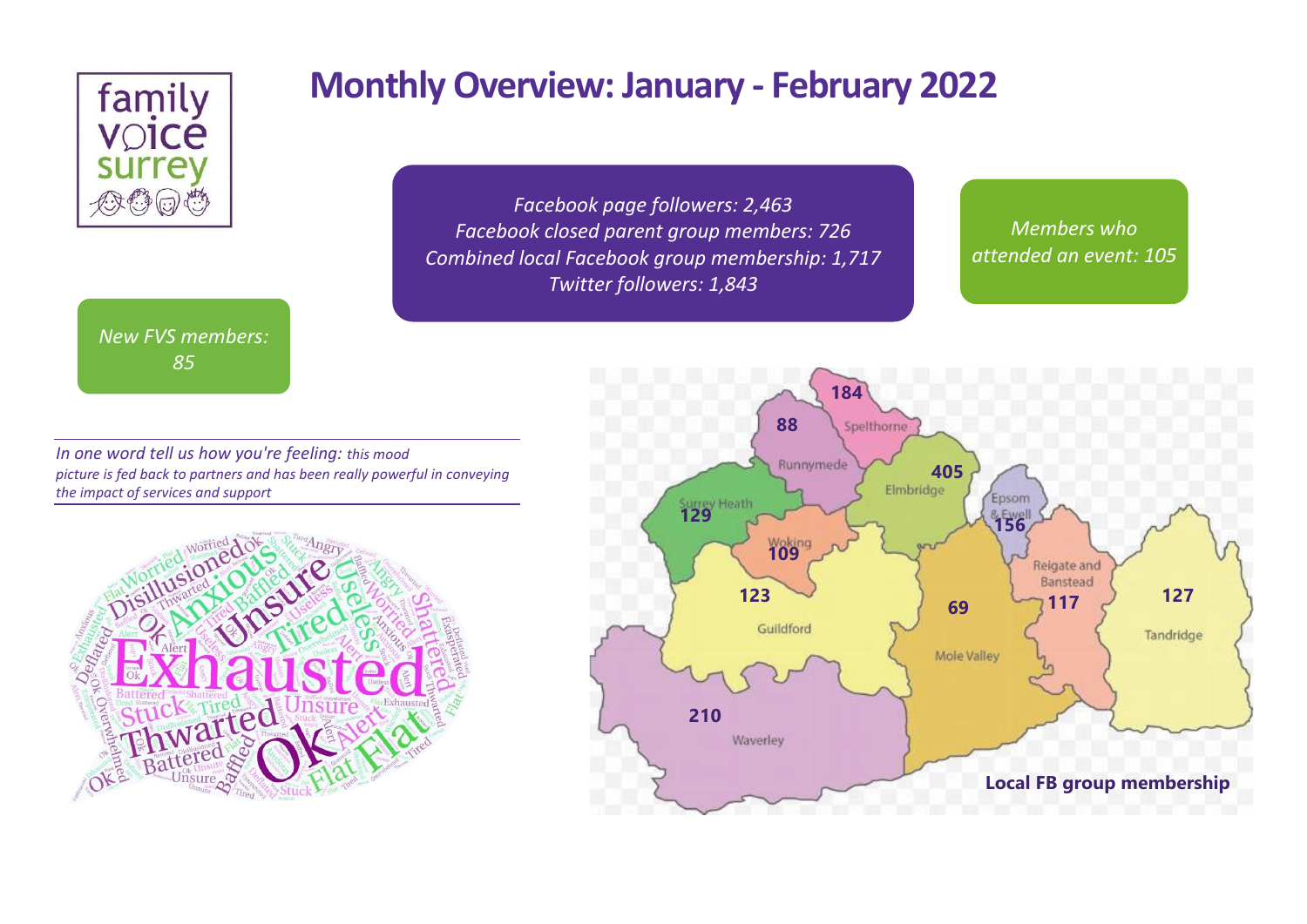

#### What we have heard

**ASD** I have a 10-year-old daughter and I'm currently having a battle with getting help with a diagnosis. I have completed forms for ADHD and ASD screening and I've been told that I meet all 4 categories, but I don't get enough points from her school for the screening to be put through. I had a meeting with the SenCo: they basically turned around and said that she isn't ASD and, even if the school were to change the forms later on, they would not put her through for screening as they feel she isn't showing signs of being ASD.

They basically said that I need to put more structure in place and help her to manage her outburst and find ways of substituting her behaviours and said her hormones have a lot to do with it as she started her periods when she was 9.

#### **Health**

My son was under the eating disorder clinic. Lockdown had a very bad effect on his eating. He's severely underweight. He should have been hospitalised but as he has ASD they said it would be too traumatic. He was discharged from the clinic. Now he's 18 and the adult service doesn't treat ARFID so our GP couldn't refer him anywhere.

#### **Short Breaks**

Parents with children who need more support feel like there are not many after school activities where they can leave their children on their own especially in the 16+ age group. They really want to be able to do this, but it is not always possible if activities they attend do not have enough volunteers/safe spaces to keep their children from running off.

#### **Supported Living**

'We've had no respite since the end of August.' 'There seems to be a scarcity of places.'

#### **Early Years**

We are in Woking and have recently moved to this area. We are coming to this group because we can't find anything similar in our area.

#### **PfA**

Parents who have children in the 16+ age group also have a lot of anxiety of what will happen with their children after they leave school. They need a lot more assurance and support of what's next and what colleges would be best for them to attend. It just seems like a massive grey area.

#### **EBSNA**

#### Emotional Based School Non Attendance

My daughter went into a mental health crisis a year ago, has been unable to attend school since last Easter and has just been diagnosed with ADHD. We're now applying for an EHCP.

#### **Covid**

My son really struggled with lockdown and withdrew from education but now he's back in the education system and it's a massive relief.'

#### **School Places**

Yesterday, after a long anxious wait, we found out what school our beautiful boy will be attending. Fortunately he was given a place at our first choice school, which is a huge relief to our family and he will likely be there until he is 19. I cannot express how happy this has made me. He is absolutely thriving at his current specialist nursery and I know he will be in the best school to help him. His future is so bright and beautiful.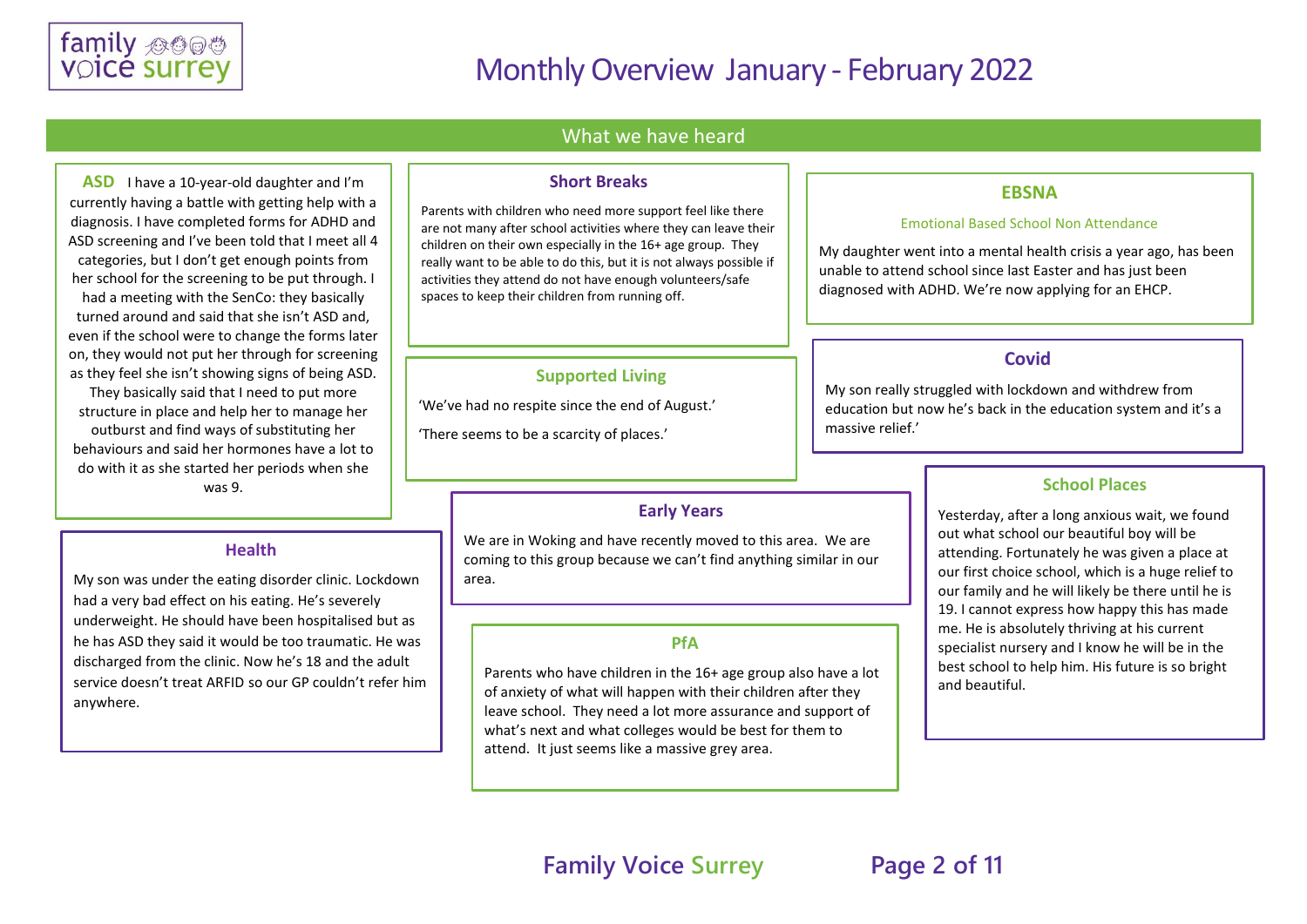

Event feedback

| <b>Group</b>                                                                                                                   |                                                                                                                                                                                                                                                                                                                                                                                                                                                                                                                         |
|--------------------------------------------------------------------------------------------------------------------------------|-------------------------------------------------------------------------------------------------------------------------------------------------------------------------------------------------------------------------------------------------------------------------------------------------------------------------------------------------------------------------------------------------------------------------------------------------------------------------------------------------------------------------|
| <b>Could it be Autism with Appeer</b>                                                                                          | Very well received event with interest from people unable to attend the event but wishing to receive recording                                                                                                                                                                                                                                                                                                                                                                                                          |
| 16+ General chat - discussed<br>lack of post 18 ARFID service,<br>difficulties accessing ADHD<br>support, mental health issues | It was good to chat to people to keep informed about what could happen when things don't go quite to plan and for people to get advice from<br>each other and the co-ordinators on how issues could perhaps be tackled.'                                                                                                                                                                                                                                                                                                |
| 19+ General chat - discussed                                                                                                   | 'It's been a real blessing to find this group and to hear other people's experiences'                                                                                                                                                                                                                                                                                                                                                                                                                                   |
| difficulties with finding<br>appropriate supported living<br>settings                                                          | 'It's so refreshing to speak to people who understand what you're talking about'                                                                                                                                                                                                                                                                                                                                                                                                                                        |
| <b>Safer Gaming Workshop</b>                                                                                                   | The Workgroup generated a lot of interest and several new FVS members were signed up                                                                                                                                                                                                                                                                                                                                                                                                                                    |
|                                                                                                                                | "Absolutely amazing! Attended the whole thing. More of this would be most welcome."                                                                                                                                                                                                                                                                                                                                                                                                                                     |
|                                                                                                                                | "This was all very helpful and could probably do with hearing it all again."                                                                                                                                                                                                                                                                                                                                                                                                                                            |
| <b>ADHD/ASD Group</b>                                                                                                          | Good response for the Group and well attended. Some people who joined were new to FVS so signed up as members and flagged to their local FB<br>Group. Lots of lively discussion. Signposted one parent to NAS for Autism counselling. A couple of parents wanted input on how to direct schools<br>to support their children. Especially when they do not already have an EHCP.                                                                                                                                         |
| <b>PDA Group</b>                                                                                                               | EDGE talked about their supported employment service for the 15+ age group. Following their presentation, lively discussion took place between<br>parent carers talking about how to obtain diagnosis and contrast between Introverted PDA and Extroverted PDA. A Parent was in the group and<br>has immense experience, and was very much in the flow, speaking very eloquently. She was misdiagnosed herself growing up and had a lot to say<br>which really helped the PCs in the, they could relate and felt heard. |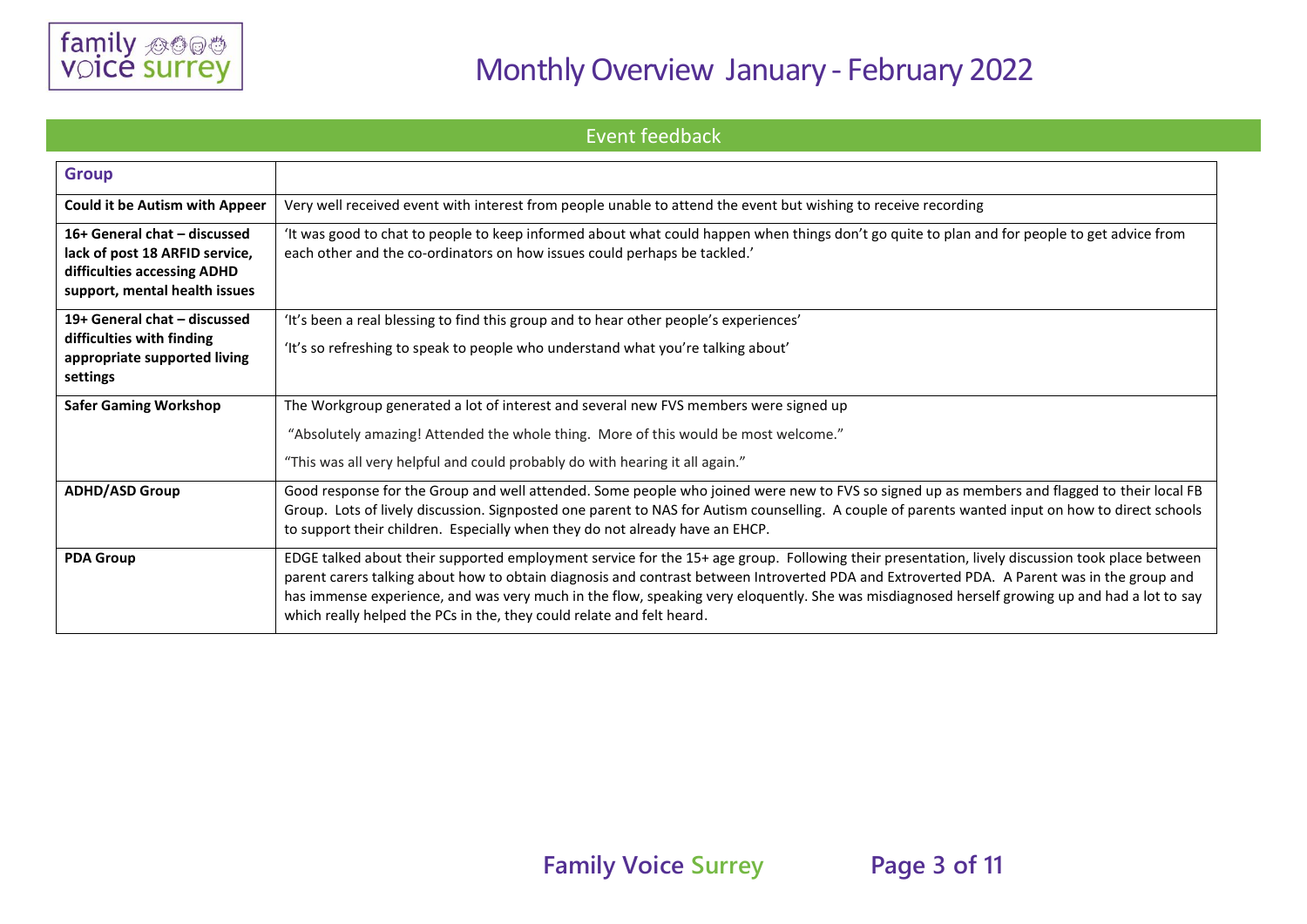



## **Family Voice Surrey Page 4 of 11**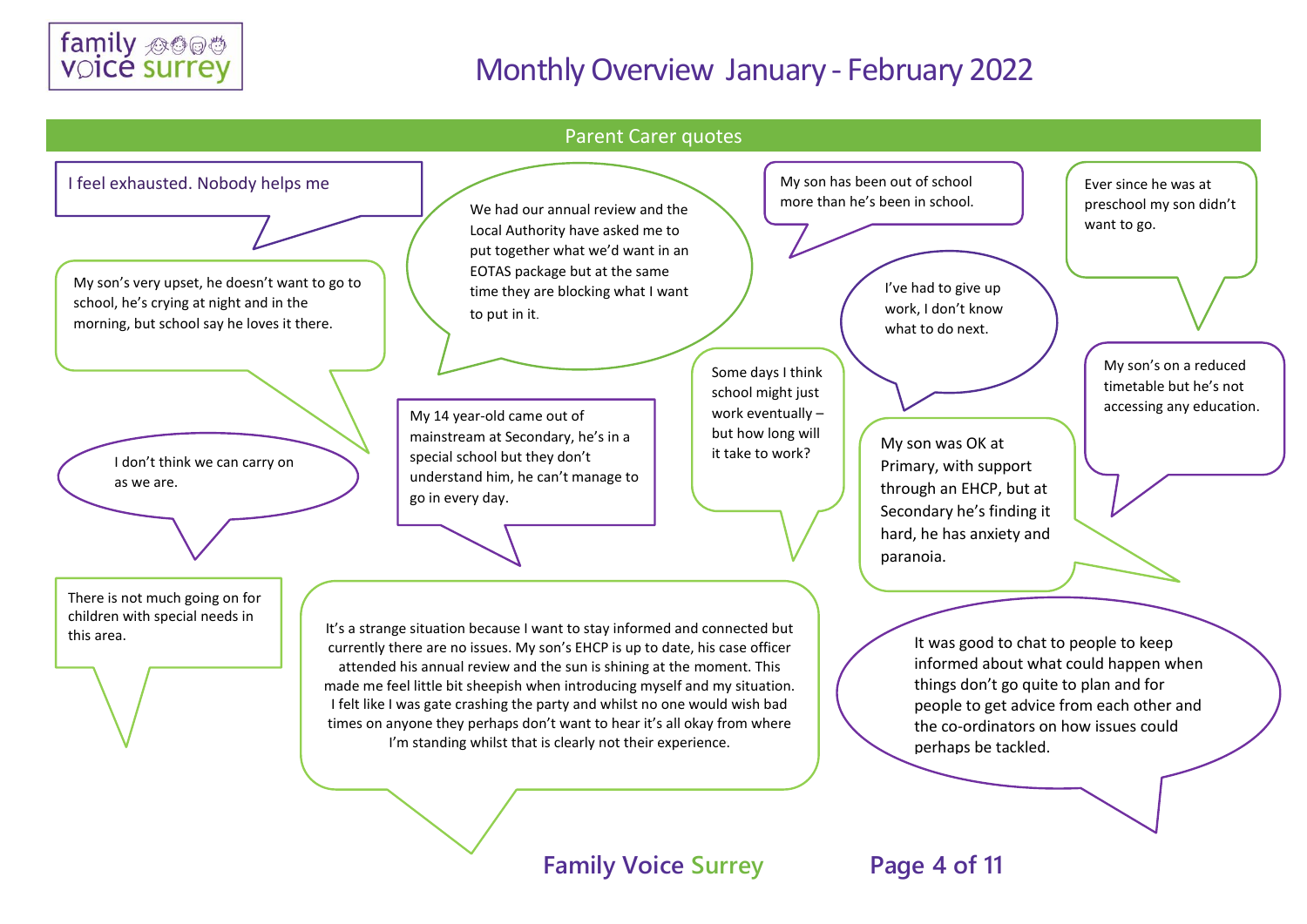

### What Parent Carers are asking

Post 16: There are still many areas in Surrey where there are no after school activities for children in the 16+ age group to attend and many parents have to travel for one hour one way to take their children to after school activities. Some of the clubs are really unhelpful, they are offered really late at night during the week and its very hard for kids to attend something that they get home from at 9pm at night. Parents would like more youth clubs on Friday nights that are safe for their teenagers and young adults to attend, maybe in a school hall or something. They would like to be able to drop them off so their kids can gain more independence and parents can also have a break from having to attend another activity with their child. It would be nice if there were more dance groups and swimming classes for kids in Guildford. Parents definitely need more weekend activities that their children can attend so they are not sitting on ipads all weekend.

**Inclusion:** What is the correct procedure if a parent thinks their child should get Surrey Online School and the school is deflecting the question or says no?

Should all children with persistent attendance issues, say more than 6 months, related to anxiety be on the SEN register?

When should Surrey Online school be offered?

**Autism Strategy:** Parents are still asking repeatedly about specialist provision for academically able children. Is this in SCC's sufficiency plan? **A2E:** Who can refer to A2E is this the school or LA or can either do it?

**EHCP:** Are SENCO's being told to update EHCPs? Parent was told this by a SENCO. What measures are in place to monitor this?

**School places:** Will FVS or SCC be running sessions to support parents who are unhappy at the named school in their child's key stage transfer? *FVS answer: We do not have the expertise to advise parents on appeal processes but are always happy to signpost parents. In our remit as the parent carer forum, we are able to feed experiences back to the local authority. If you would like to share your story about key stage transfer, or your need for help to navigate next steps, please contact [leanne.h@familyvoicesurrey.org](mailto:leanne.h@familyvoicesurrey.org)*

**PfA:** Why does Surrey have no post-18 ARFID service and what is being/can be done to rectify this situation?

**EOTAS:** How do parents put EOTAS packages together when children and YP are unable to leave the house?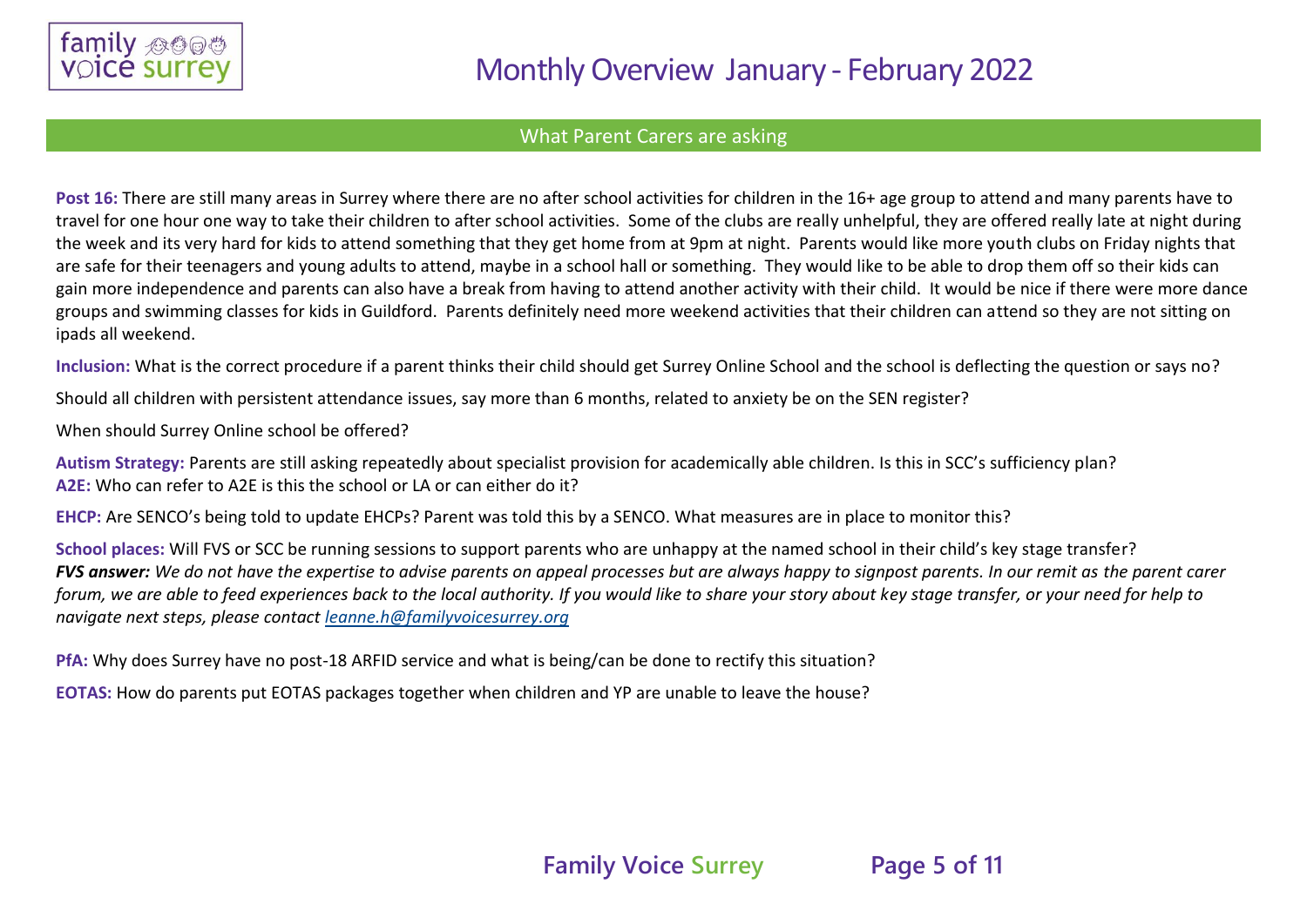



### **Family Voice Surrey Page 6 of 11**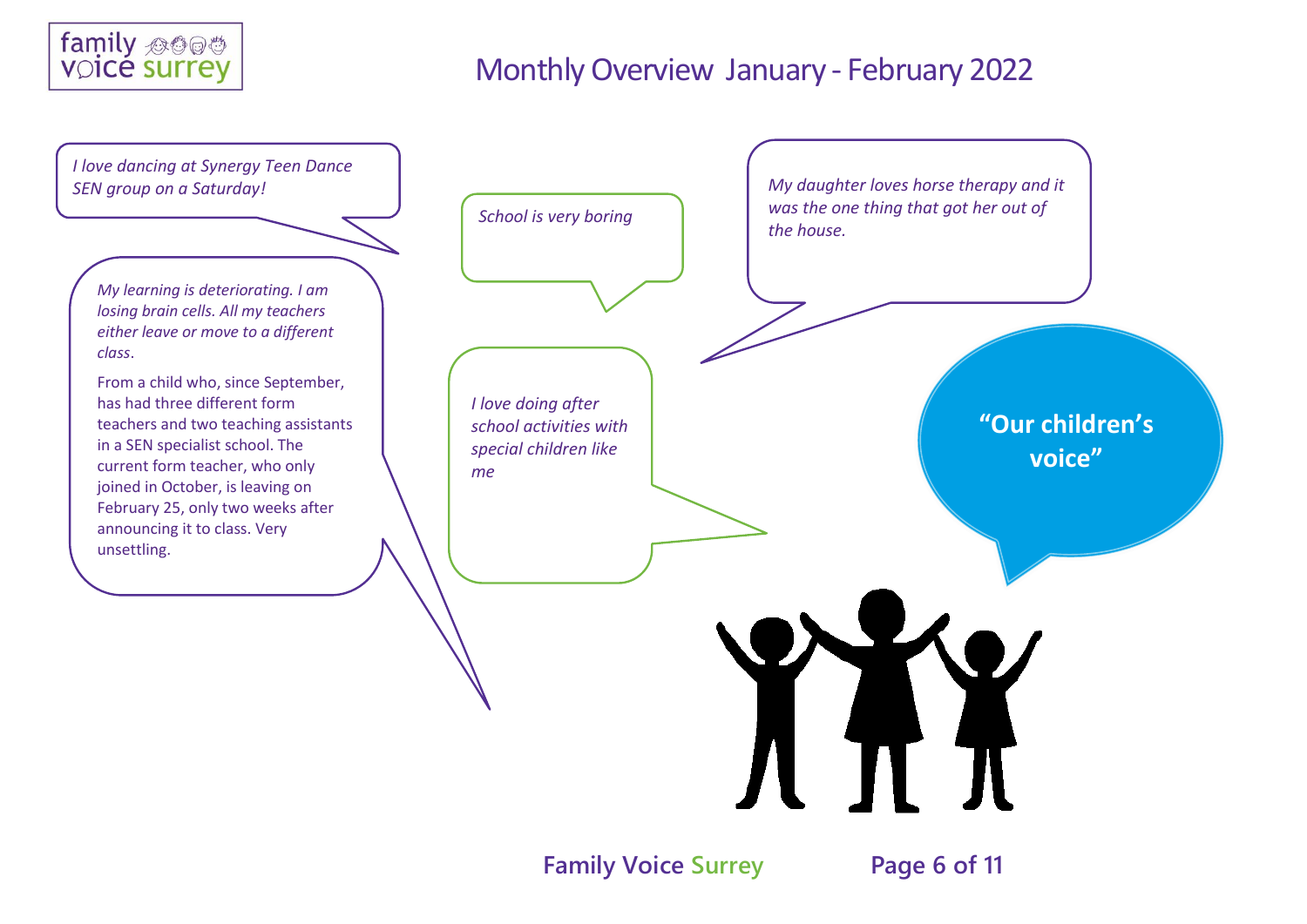

| Events           |                                                |                |                  |                            |            |
|------------------|------------------------------------------------|----------------|------------------|----------------------------|------------|
| 當                |                                                | <b>iii</b>     | 當                |                            | <b>iii</b> |
| 17 <sup>th</sup> | 16+ Group                                      | $\overline{2}$ | 27 <sup>th</sup> | 19+ chat group             | 6          |
| January          |                                                |                | January          |                            |            |
| 19 <sup>th</sup> | General coffee, Global Developmental Delay and | $\overline{2}$ | 2 <sub>nd</sub>  | <b>General Chat</b>        | 3          |
| January          | chat                                           |                | February         |                            |            |
| 24 <sup>th</sup> | Could it be Autism? Appeer talk                | 13             | 7 <sup>th</sup>  | 16+ Group                  | 6          |
| January          |                                                |                | <b>February</b>  |                            |            |
| 24 <sup>th</sup> | Safer Gaming Workshop for SEND Parent Carers   | 24             | <b>gth</b>       | <b>School Anxiety Chat</b> | 19         |
| January          |                                                |                | February         |                            |            |
| 25 <sup>th</sup> | Restrictive Food Intake Group                  | 8              | 11 <sup>th</sup> | PDA Group chat             | 13         |
| January          |                                                |                | February         |                            |            |
| 27 <sup>th</sup> | <b>ADHD/Autism Group</b>                       | 9              |                  |                            |            |
| January          |                                                |                |                  |                            |            |

\* Where registered members have not been able to attend (usually due to caring responsibilities, they often have access to recordings or slides).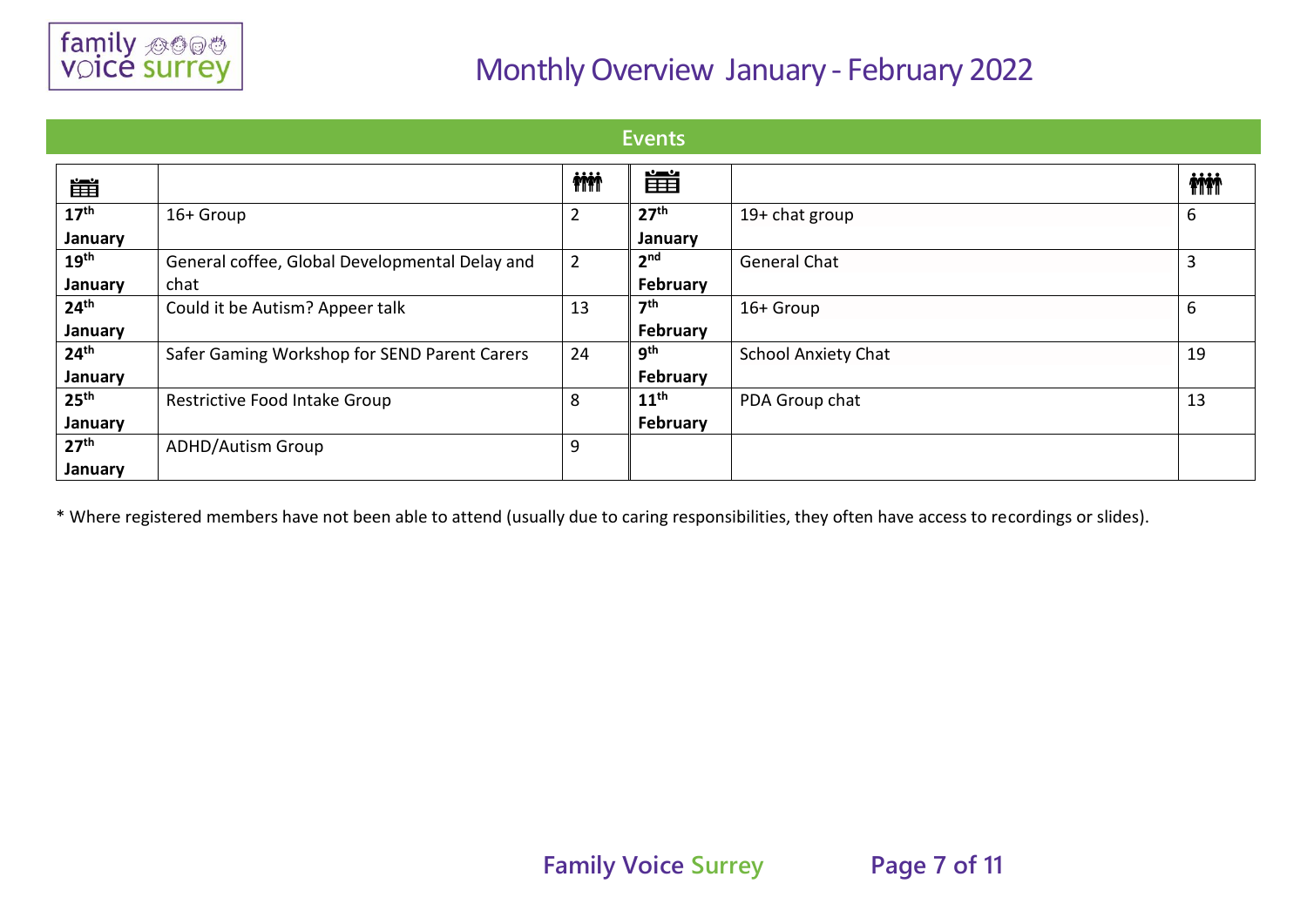

**Participation work** 

### **Project update**

| Project                                      | <b>Update</b>                                                                                                                                                                                                                                                                                                                                                                                                                                                                                                                                                                                                                                                                                                                                                                                                      |
|----------------------------------------------|--------------------------------------------------------------------------------------------------------------------------------------------------------------------------------------------------------------------------------------------------------------------------------------------------------------------------------------------------------------------------------------------------------------------------------------------------------------------------------------------------------------------------------------------------------------------------------------------------------------------------------------------------------------------------------------------------------------------------------------------------------------------------------------------------------------------|
| <b>Autism</b>                                | The All Age Autism Strategy is having a launch event during World Autism Acceptance week. It is going to be held during the week of the 28th March<br>online. More details will follow shortly.                                                                                                                                                                                                                                                                                                                                                                                                                                                                                                                                                                                                                    |
| <b>Alternative Provision</b>                 | Please keep sending in your questions and experiences around alternative provision and EOTAS so that we can share with the local authority to<br>develop guidance for families around this. You can send them to Leann - leanne.h@familyvoicesurrey.org                                                                                                                                                                                                                                                                                                                                                                                                                                                                                                                                                            |
| <b>EBSNA</b>                                 | We have now closed our survey and had an astonishing 366 responses! Thank you to everyone who took the time to complete this. We will now<br>spend time analysing the data and once complete we will share this with you and let you know the next steps for this work.                                                                                                                                                                                                                                                                                                                                                                                                                                                                                                                                            |
| <b>EHCP Process</b>                          | We have now recorded 3 of our bitesized videos - the first 2 are now live and can be accessed: https://www.youtube.com/watch?v=OgdmPdTe4g8<br>https://www.youtube.com/watch?v=8F51rZ3sGrE The role of the case officer will be available shortly. We are continuing our recordings over the next<br>few months and will update you as and when they become available. Please do let us know your thoughts and whether it matches your experience or<br>if you have any questions and the SEND team will answer them.                                                                                                                                                                                                                                                                                               |
| <b>SEND Admissions/Key stage</b><br>transfer | We are aware that some families have not yet received a named placement, we have been working with the admissions team and those families<br>should be receiving a letter with an update and a phone call from the SEND team by the 4 <sup>th</sup> March.                                                                                                                                                                                                                                                                                                                                                                                                                                                                                                                                                         |
| <b>Preparing for Adulthood</b>               | Surrey County Council is in the process of developing a new Preparing for Adulthood brochure, to provide families and Carers, young people with<br>additional needs and disabilities, and staff with a resource that outlines the pathway for transitioning into adulthood. Surrey CC are hosting co-<br>production sessions to ensure the brochure is designed collaboratively, and that we receive feedback throughout the development process. More<br>information can be found here: https://www.familyvoicesurrey.org/single-post/new-preparing-for-adulthood-brochure                                                                                                                                                                                                                                        |
| <b>Transport</b>                             | <b>Transport Consultation Surrey CC</b><br>We were notified by Surrey CC on Friday 18 <sup>th</sup> that they were opening a consultation on the current Transport policy from Tuesday 21 <sup>st</sup> February to<br>31st March 2022. This is the link to complete the consultation and for more information: https://www.surreysays.co.uk/csf/h2s/<br>We appreciate this will have come as quite a shock and understand there will be many mixed views and emotions. We are committed to working with<br>Surrey CC to ensure that they understand the impact this has on families. Family Voice Surrey will have the opportunity to feed parental comments<br>back to Surrey CC officers and possibly elected members when the time comes, so we would be grateful for any stories from parent carers about the |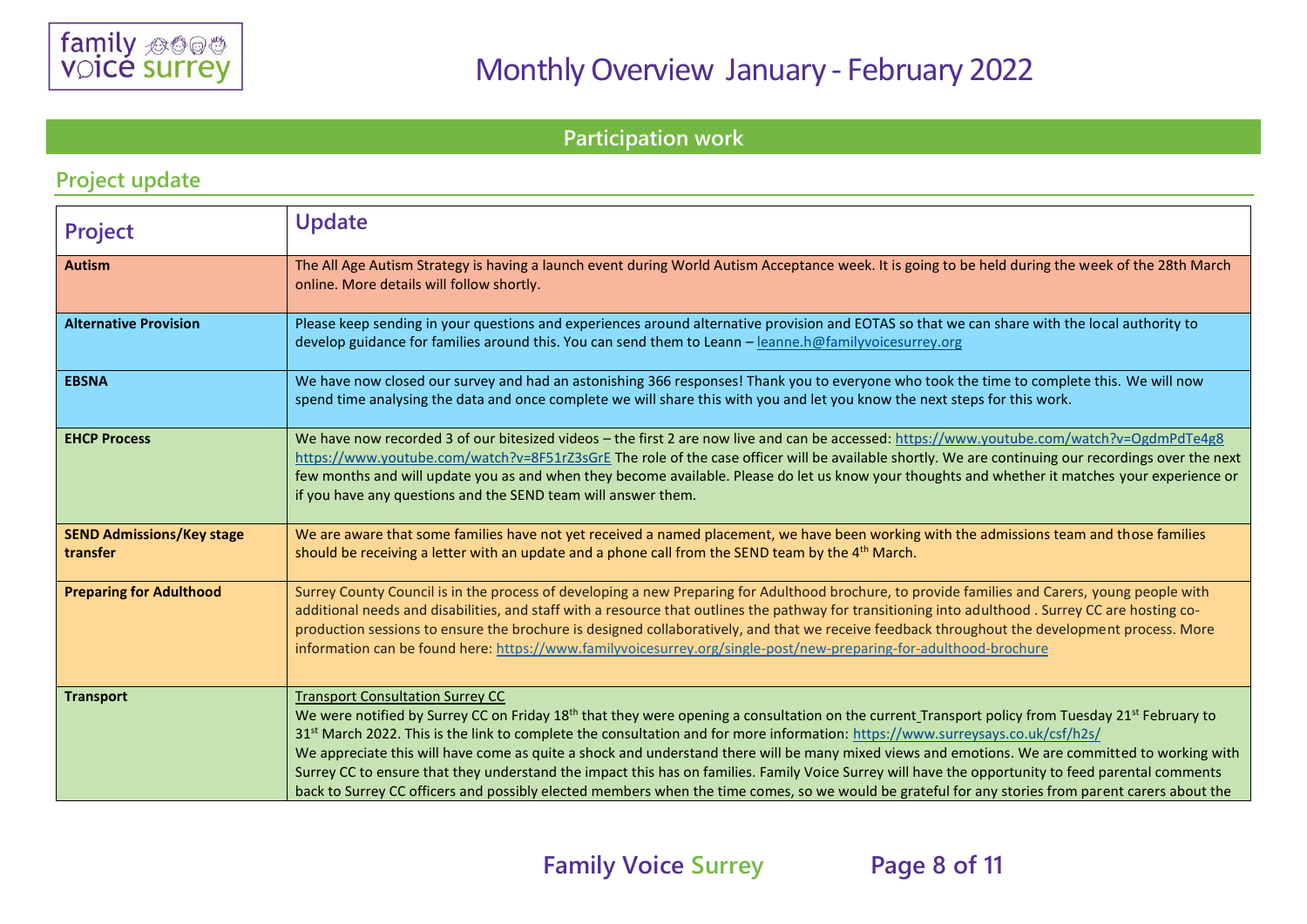

|                     | impact these changes may have on them. Please do send feedback/comments to: Leanne - leanne.h@familyvoicesurrey.org and we will ensure this is<br>fed back to Surrey.                                                                                                                                                                                                                                                                                                |
|---------------------|----------------------------------------------------------------------------------------------------------------------------------------------------------------------------------------------------------------------------------------------------------------------------------------------------------------------------------------------------------------------------------------------------------------------------------------------------------------------|
| <b>Short Breaks</b> | We are working with the short breaks team and the 13 providers to understand what they can offer over the summer break for children and the dates<br>that their booking windows open. This will be on our website next month so keep an eye out.                                                                                                                                                                                                                     |
| <b>Health</b>       | We are delighted that the SEN swimming class trial starts this week at Spelthorne Leisure Centre. The two classes sold out in a matter of hours and<br>there is already a waitlist for both classes. At the end of the 6 week course we will update you on the next steps and are hopes to role it out to other<br>leisure centres in Surrey. Spelthorne have just signed off a trampoline course for Children with additional needs that will be starting in March. |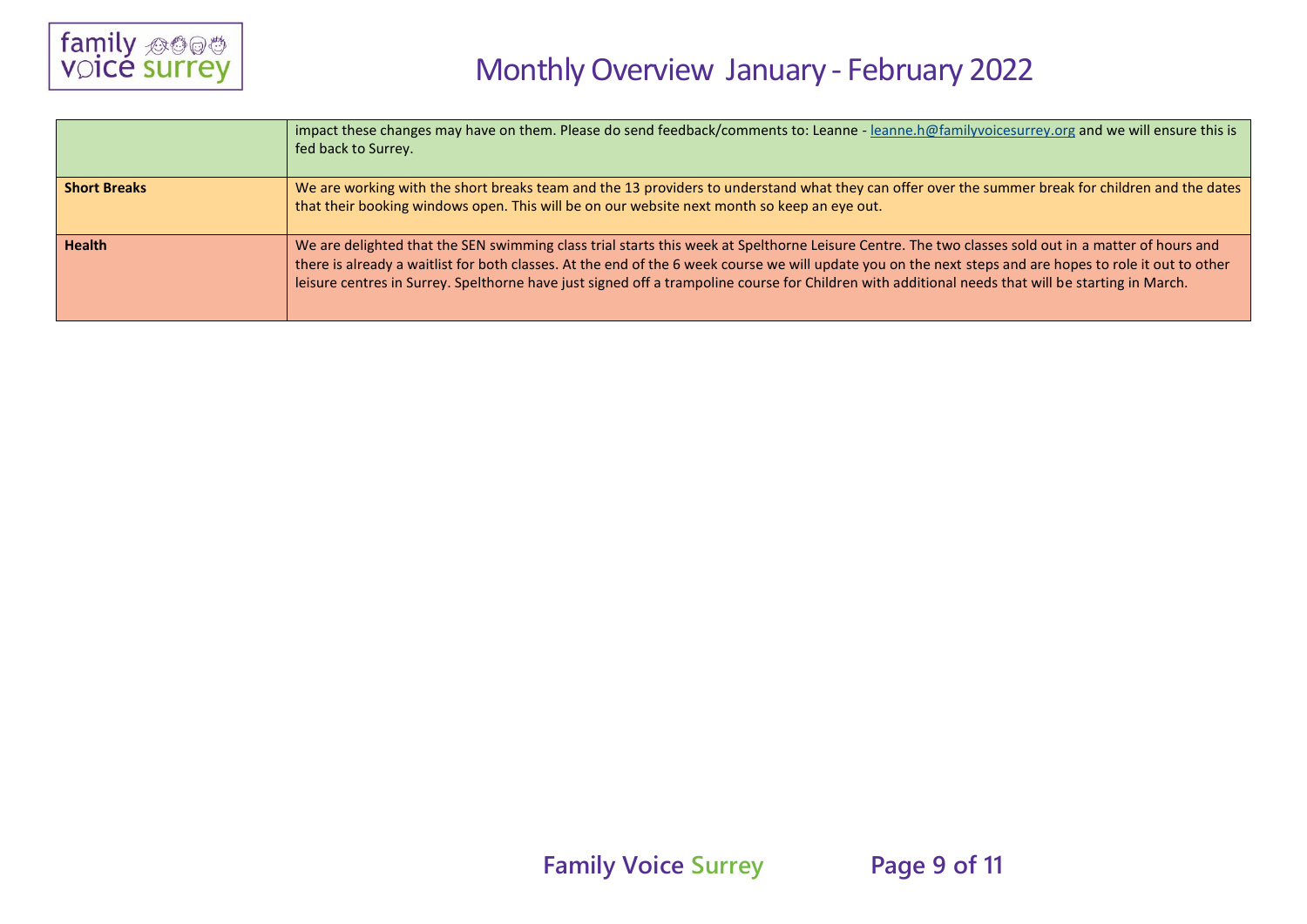

### **Meetings attended**

| Project                          | <b>Information</b>                                              |  |
|----------------------------------|-----------------------------------------------------------------|--|
| <b>Health</b>                    | Learning Disability Partnership Board                           |  |
| <b>EWMH</b>                      | <b>EWMH Leadership meeting</b>                                  |  |
| <b>Direct Payments</b>           | Direct Payments working group                                   |  |
| <b>Health</b>                    | Active Surrey Training meeting x2                               |  |
| <b>Direct payments</b>           | Direct Payments strategy planning meeting                       |  |
| <b>Health</b>                    | CWD resources budget meeting                                    |  |
| <b>Short Breaks</b>              | Short Breaks planning meeting                                   |  |
| <b>Health</b>                    | Spelthorne Leisure centre swimming trial implementation meeting |  |
| <b>Social Care</b>               | New starters network meeting-SYF                                |  |
| <b>Health</b>                    | SYF planning meeting                                            |  |
| <b>EWMH</b>                      | ND weekly calls                                                 |  |
| <b>Health</b>                    | Time for Kids meeting                                           |  |
| <b>Health</b>                    | Building family strengths forum                                 |  |
| <b>EWMH</b>                      | ADHD/ASD coordinator event                                      |  |
| <b>Social Care</b>               | Social care planning meeting                                    |  |
| <b>Local offer</b>               | Local Offer website review meeting                              |  |
| <b>EHCP Processes</b>            | <b>SEND Admissions Meeting</b>                                  |  |
| <b>Inclusion</b>                 | Team Around The School Steering Group                           |  |
| <b>Preparation for Adulthood</b> | PFA Comms and Engagement Group                                  |  |
| <b>Preparation for Adulthood</b> | <b>PFA Transformation Board</b>                                 |  |
| <b>Autism Strategy</b>           | AAA Education and PFA Workstream                                |  |
| <b>Autism Strategy</b>           | AAA Awareness and Information Workstream                        |  |
| <b>Inclusion</b>                 | <b>SEMH Steering Group</b>                                      |  |
| <b>EBSNA</b>                     | <b>Update Meeting</b>                                           |  |
| <b>Autism Strategy</b>           | <b>Event Working Group</b>                                      |  |
| <b>EHCP Processes</b>            | <b>EHCP Recordings</b>                                          |  |